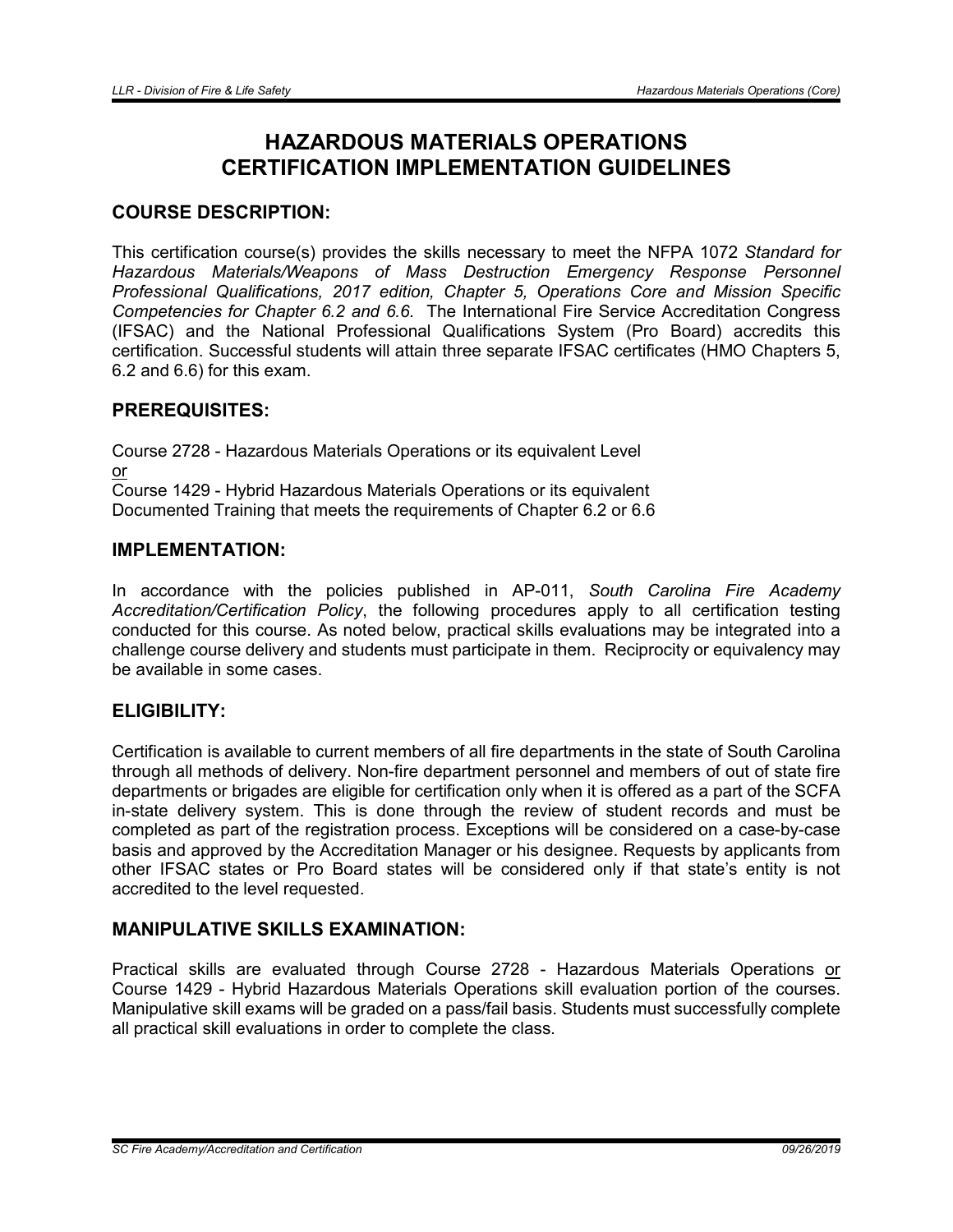#### TEST SPECIFICATIONS:

Written tests are based on the current applicable NFPA standard. Tests consist of 100 multiple choice, matching, and true/false questions. Tests are randomly generated using Performance Training Systems, Inc. (PTS) or IFSTA test banks and LXR testing software.

#### WRITTEN EXAMINATION:

Cognitive certification exams for this level are offered independently of training programs. Students must meet eligibility requirements. Tests are offered at various locations and dates throughout the state.

Tests are offered at various locations and dates throughout the state. Cognitive testing will also be available following the completion of the skill testing with the Challenge Process.

Cognitive or knowledge examinations shall be graded with a minimum score of 70% required for successful completion.

Test proctor selection will be limited to either full-time faculty or Instructors having test proctor or lead evaluator status. Except as allowed by policy the test proctor cannot have taught in the course being evaluated.

Cognitive or knowledge exams will be conducted in accordance with specific testing procedures.

#### Study Reference List

The following is a list of text that may be referenced in preparation for testing:

NFPA 1072, *Standard for Hazardous Materials/Weapons of Mass Destruction Emergency Response Personnel Professional Qualifications*, *2017 Edition* IFSTA, *Hazardous Materials for First Responders, 5th Edition*

#### ORAL EXAMINATIONS:

Participants shall make the request for oral examination prior to date of the exam to the course coordinator or regional office. Oral testing shall be administered in accordance with prescribed policy.

## RECORD KEEPING AND DOCUMENTATION:

The lead evaluator or exam proctor will be responsible for returning the completed course paperwork and/or test package to their regional office or course coordinator within (5) working days after the exam date.

## APPEALS:

A participant may exercise his/her appeal rights under the following conditions:

Non-compliance to written testing procedures and policies.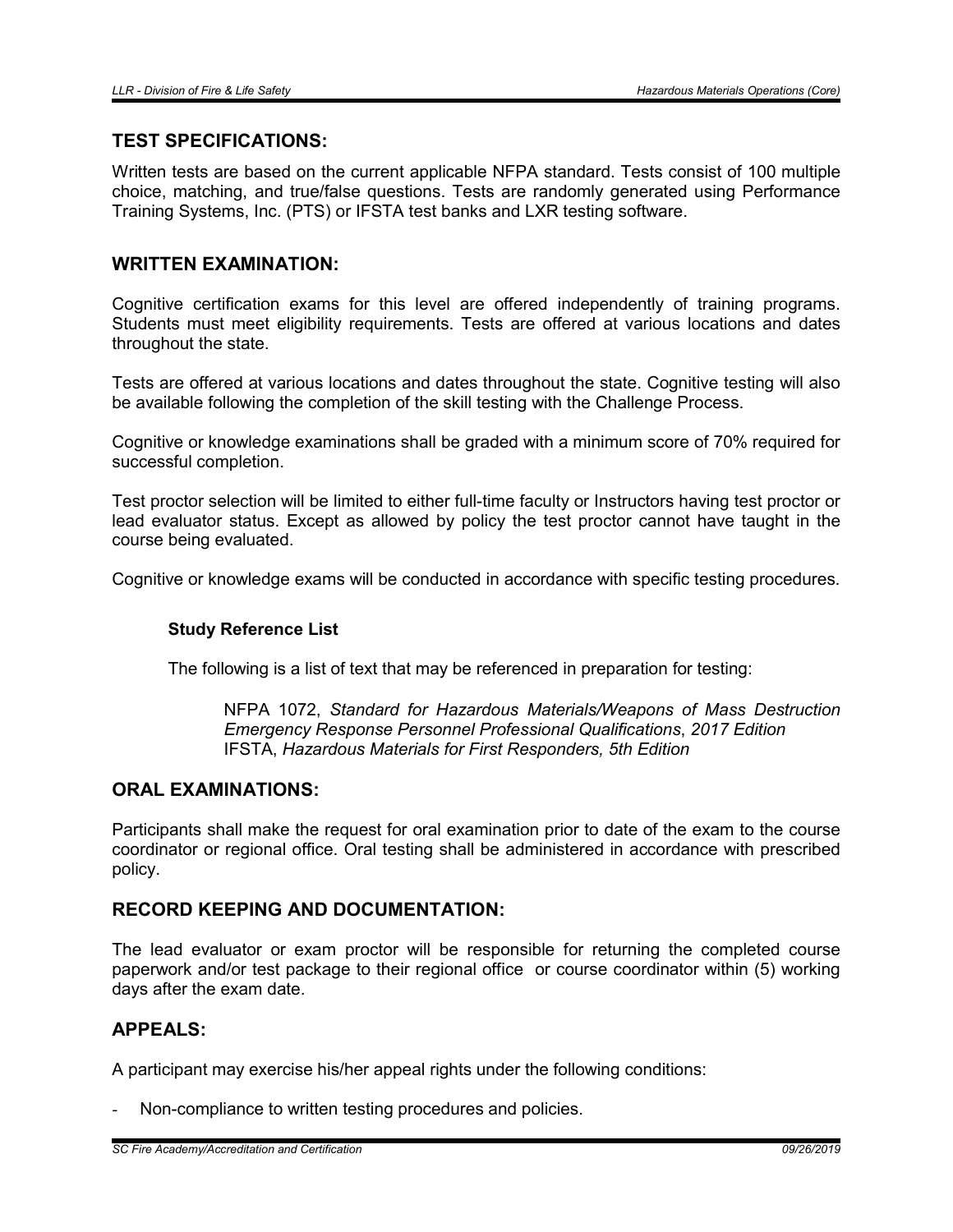- Validity of test questions or answers.
- Discrimination.

Participants must make appeal request in writing to the Accreditation Manager within 30 calendar days of the date of the alleged occurrence.

The South Carolina Fire Academy shall follow all appeal policies as published in AP-011, the *South Carolina Fire Academy Accreditation/Certification Policy*.

# RETESTING:

This policy pertains to all cognitive and manipulative examinations administered by the South Carolina Fire Academy including Fire Service Professional Qualification accredited level examinations, with the exception of the SCFA 1211 Class "E" Driver Examination, which will be governed by the South Carolina Department of Motor Vehicles Classified E & F License Third Party Tester's Safety Officer Manual for the South Carolina Fire Academy.

Individuals failing to obtain the required minimum score will be allowed two retest opportunities for each type of cognitive exam. For cognitive exams an immediate retest opportunity will be given, no sooner than one day after the original test failure, at the next available testing date, and no later than 120 days after the original test failure.

Students failing to obtain the required minimum score on the immediate retest opportunity shall be allowed a second retest opportunity a minimum of 30 days after the immediate retest opportunity. This will allow remediation and additional study. The first retest must be at least one day from the original test failure but no more than 120 days after the original test failure and the second retest, if needed, must be given 30 days from the immediate retest, but no later than 120 days after the original test failure.

Students failing to obtain the required minimum score on the second retest opportunity will be allowed to appeal to the Accreditation Manager if the student feels the testing environment was not adequate or some type of external problem contributed to a failure on the retest. The decision of the Accreditation Manager is final on the appeal. If a third retest opportunity is granted through an appeal it can be taken no sooner than one day after the appeal approval, at the next available testing date, and no later than 120 days after the original test failure.

The entire retesting time period, to include the appeal process, shall take no longer than 120 days. Failure of the cognitive testing process will require the course of instruction to be repeated. Any retest must be completed at a time convenient with the course schedule, but the number of retests will be the same.

Should an individual fail to earn a passing grade on a manipulative skill on the first attempt, he/she is eligible for an immediate second attempt on that skill. In accordance with Section 6.3.2 a third attempt can be approved by the Lead Evaluator if 50% or greater of the skill steps were completed in a satisfactory manner on the first and second attempts. Note: Any failed attempt caused by a failure of a Critical Skill Step will automatically eliminate the third attempt consideration. This must be done with no coaching from the evaluator. The students can be told what steps they failed and only that.